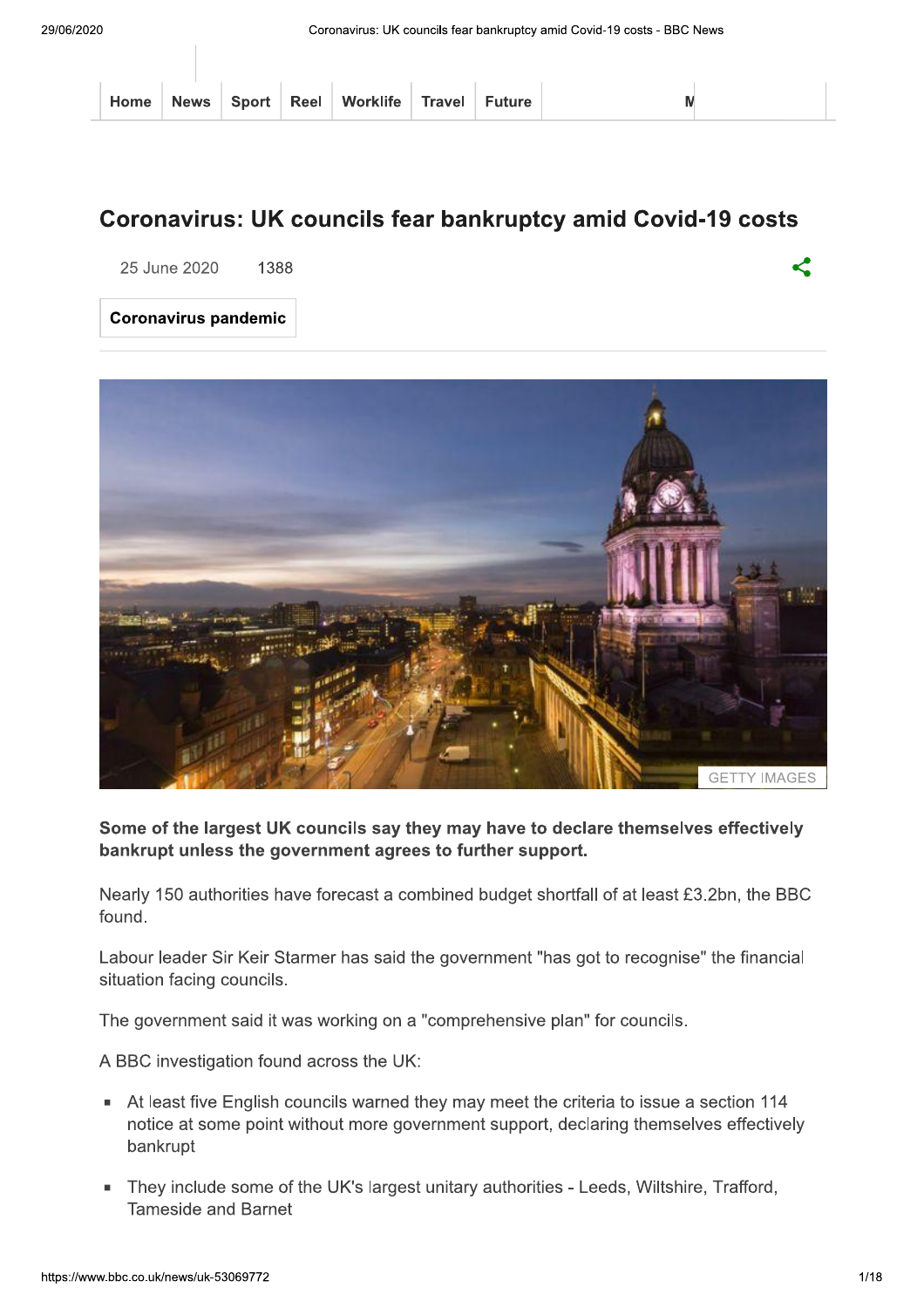- Liverpool's Mayor Joe Anderson previously warned the city may decide to issue a section 114 notice but the authority said on Wednesday it was now planning to set a revised budget in September to address a £58.6m shortfall
- Birmingham City Council the largest authority in Europe said "given the size" of its  $\blacksquare$ forecast shortfall of £212m across 2020-21 and 2021-22. after £70m government funding already received, a section 114 notice "would not rectify this situation"
- Of 173 local authorities who responded to the BBC's questions, 148 predicted a budget shortfall
- At least 20 local authorities plan to hold an emergency or in-year budget
- At Highland Council in Scotland, the estimated shortfall is equivalent to £411 for every resident

Whitehall has already given £3.2bn funding to all English councils in two tranches to help cover coronavirus costs.

Speaking to the BBC's Laura Kuenssberg, Sir Keir said: "At the beginning of the pandemic, councils had to do lots of things to support their communities, whether that was provision of food, of services, care centres, **bringing homeless people in**, really important stuff.

"And they were told by [the government] 'we will stand by you - we'll support you - you get on and do what you need to do'. So they did."

He said lots of councils were now "facing bankruptcy, or cutting back services, which is the last thing anybody needs, and the government has got to recognise this".

# Why are councils struggling financially?

Lost business rates, council tax holidays and emergency payments for families whose incomes have disappeared have all hit upper tier councils' income, at the same time as rising costs of adult care and providing protective equipment (PPE) for carers.

Some of those councils would also typically depend on tourism for large chunks of income, such as dividends from airports they own or parking fees from visitors.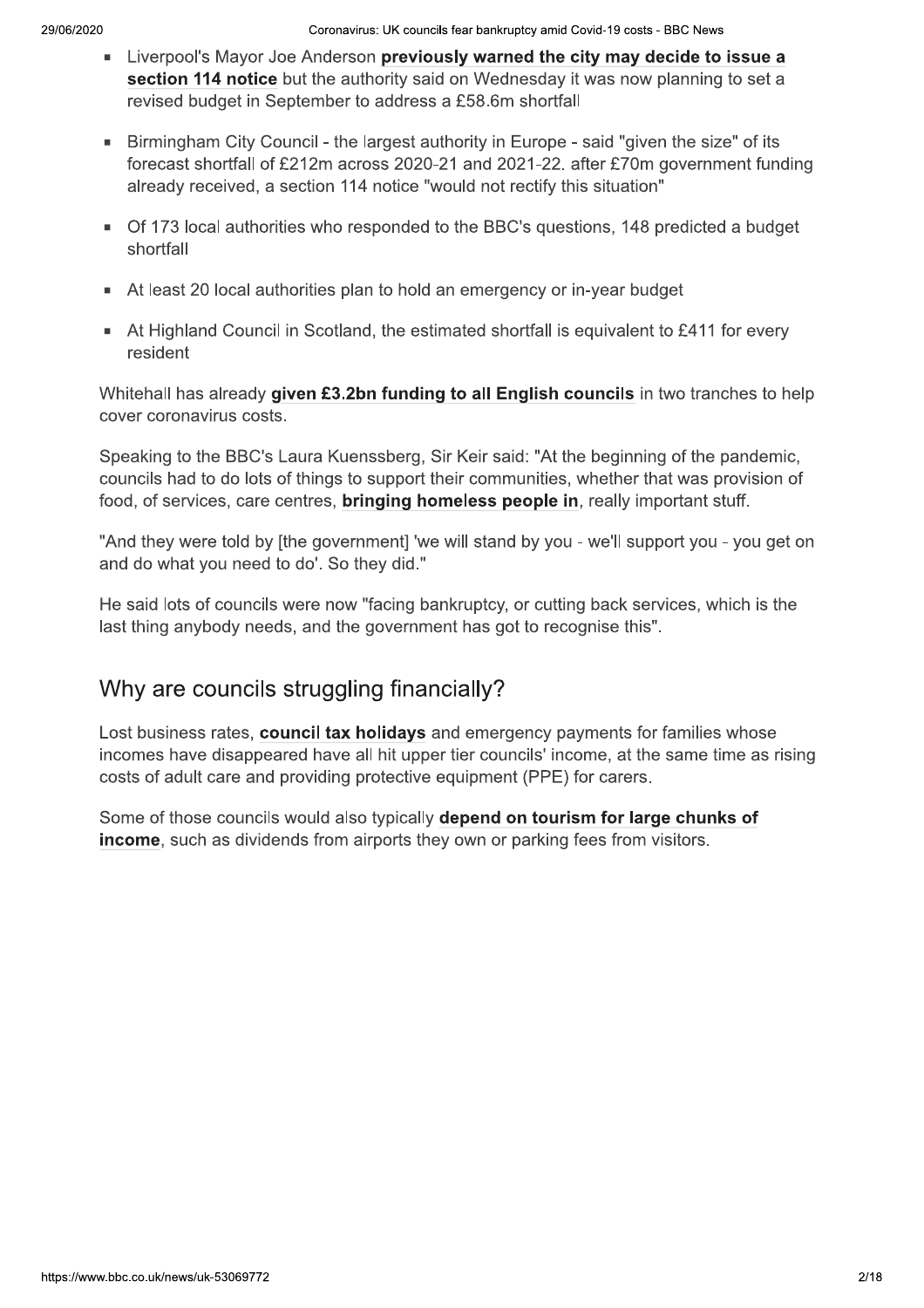Facilities like council-owned leisure centres, which would normally produce income for authorities, are also closed.

Plummeting passenger numbers at Luton Airport are contributing to a £49m shortfall at the authority which owns it, Luton Borough Council. A spokesman said it would have "no option but to agree to unprecedented cuts to key services" if more cash was not made available.

Manchester City Council is losing out on more than £130m income this year from sources such as the council's part-ownership of Manchester Airports Group (MAG).

Sir Richard Leese, leader of Manchester City Council, said: "It is no exaggeration to say that we are on the edge of a financial precipice."

England's Minister for Local Government, Simon Clarke, said the £3.2bn funding already given to local authorities was "part of a wider package of support from across government for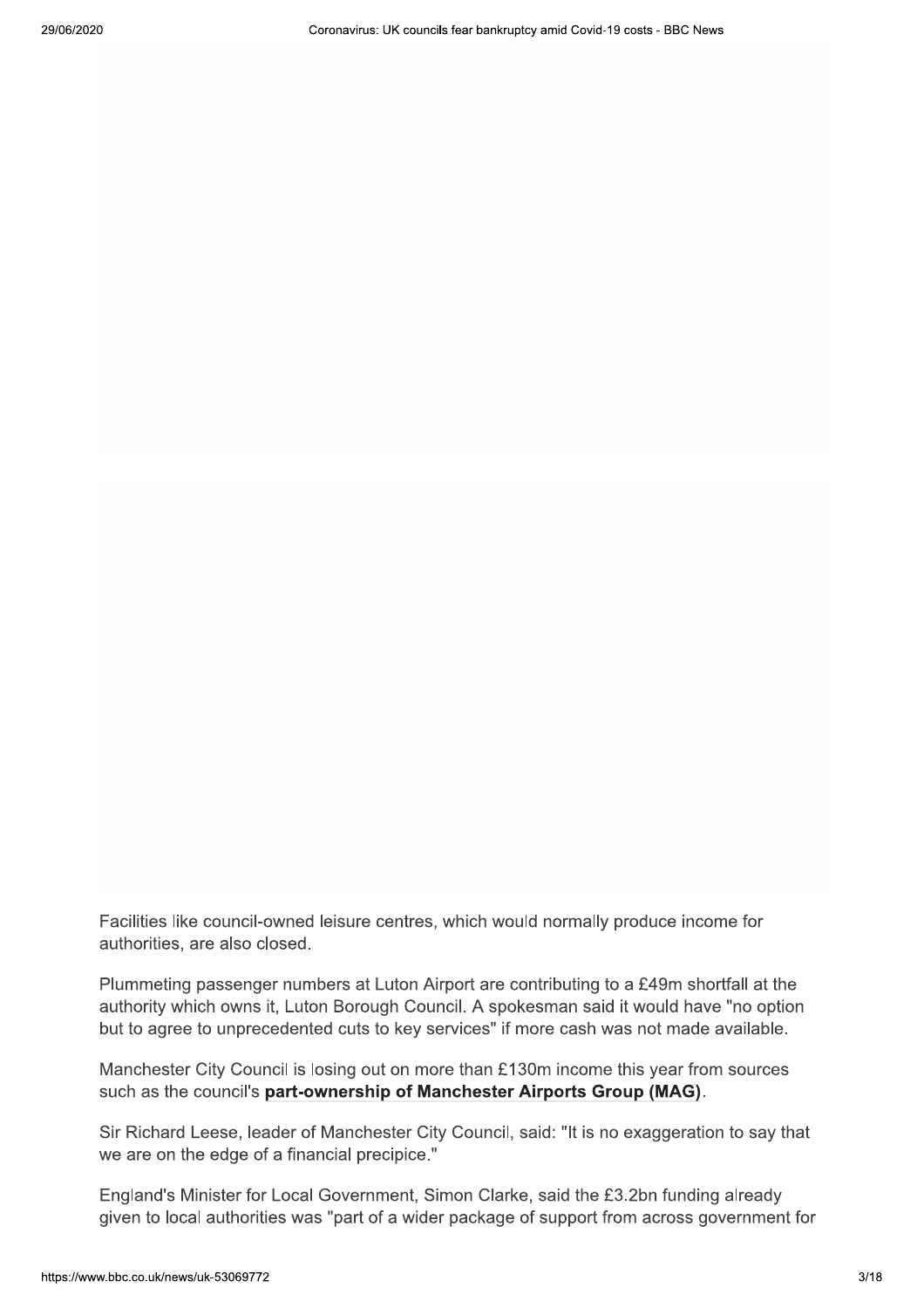local communities and businesses - totalling over £27 billion - including grants, business rate relief and for local transport".

And Wiltshire Council's leader, Councillor Philip Whitehead, told Radio 5 Live's Emma Barnett the authority was facing a "perfect storm".

He said: "We've had increased costs in adult social care, supplying PPE, making sure that workers cannot go from care home to care home.

"At the same time, we've lost car park income and leisure centre income which all helps to balance our budget."

However Councillor Whitehead said he was confident the government would come to the aid of councils.

'Shed-loads of pain'

**HIGHLAND COUNCIL** 

About 230,000 people live in the Highlands but the area covers just under half the landmass of Scotland.

Its main sources of income - tourist car parks, docking fees and the sale of marine fuel at its harbours - have been reduced to "zero overnight" as a result of the pandemic, Highland Council said.

Head of finance Ed Foster said balancing its £96m deficit would not be possible "without shed-loads of pain."

"Because so much of our budget is tied up in staffing, in order to balance we would need to reduce headcount," he said.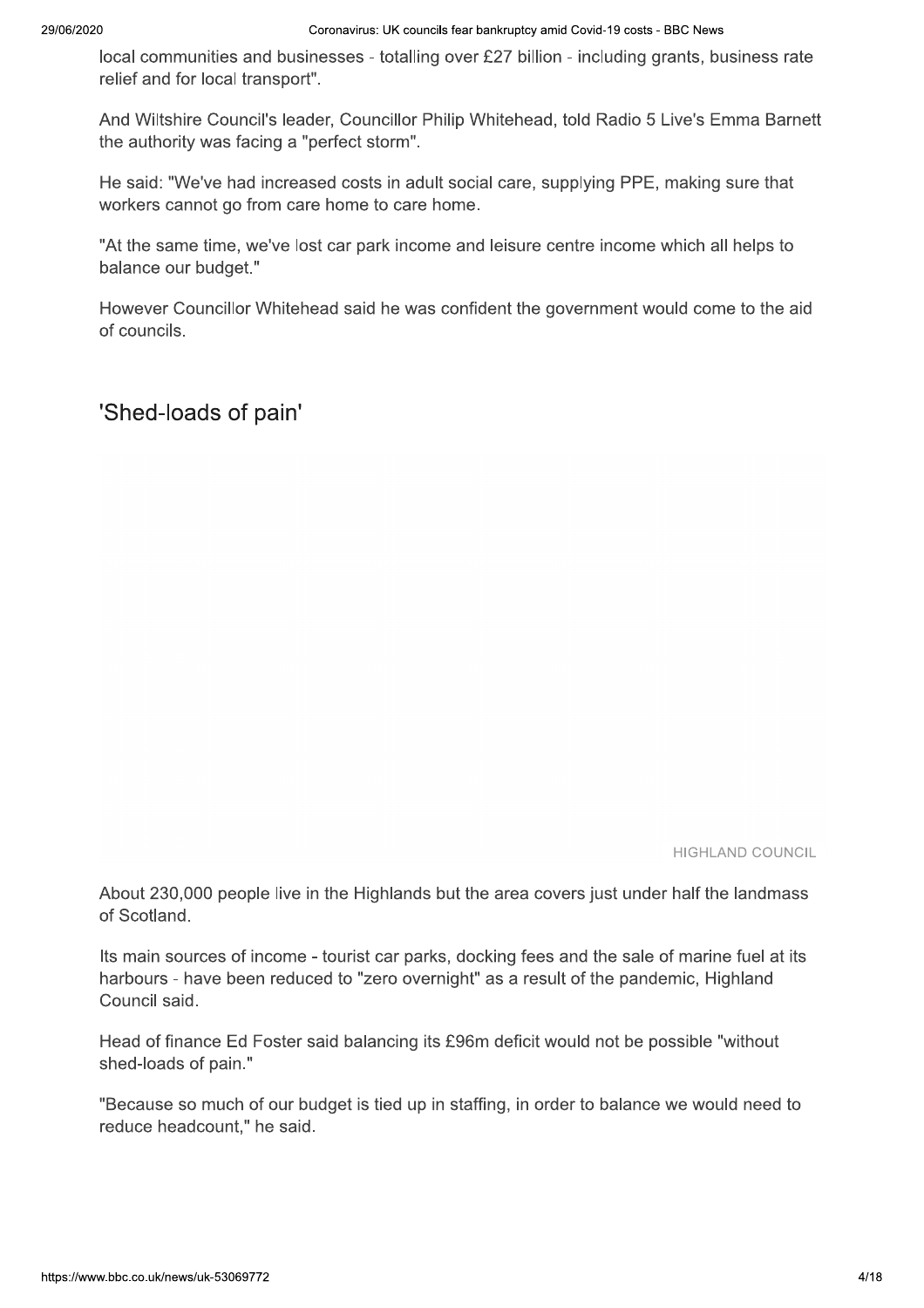The BBC asked councils if they thought they would meet the criteria for issuing a section 114 notice.

Barnet Council in London referred to a report from a committee meeting where it said the "anticipated costs of the disruption remain within the available resources of the council, however without additional levels of funding, the council will move into significant risk of being unable to remain in balance should the period of disruption sustain".

A spokesman later stressed it did not anticipate a need to issue a section 114 notice, adding: "We have financial reserves which are well in excess of the impact Covid-19 will have in the current year.

"This impact is being felt by all local authorities and we welcome the government support already received. We will remain in contact with the government about the importance of continued financial support for local authorities."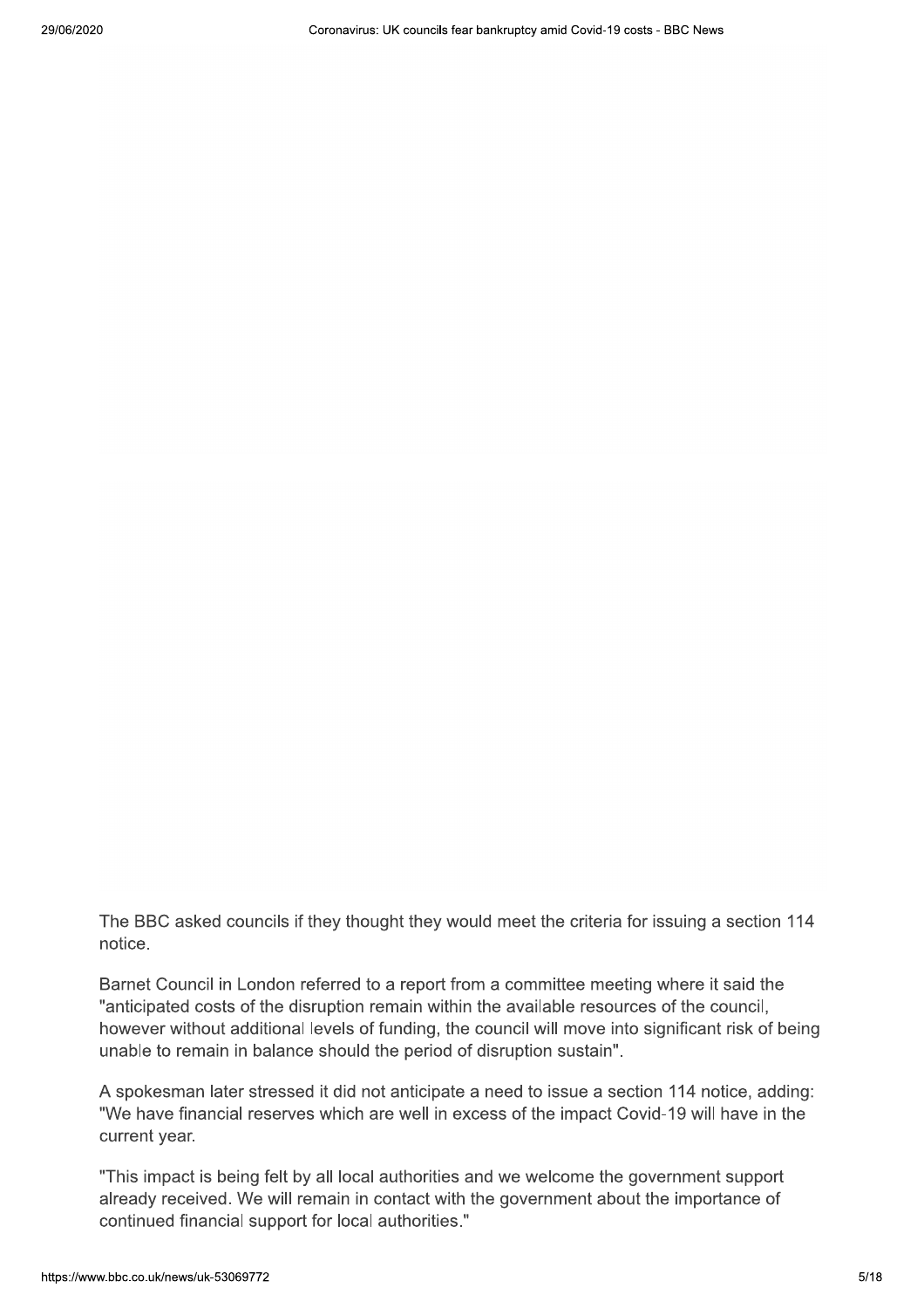Coronavirus: UK councils fear bankruptcy amid Covid-19 costs - BBC News

Alistair Jones, associate politics professor at the Local Governance Research Centre, De Montfort University in Leicester, said: "Local governments are being left to flounder.

"The list of near-bankrupt councils is going to grow unless more support is available."

He said councils "needed to be given more autonomy to raise their own revenue" or further funding would be needed to support them in the long term.

DE MONTFORT UNIVERSITY

### What is a section 114 notice?

Section 114 notices are issued in England when a council cannot achieve a balanced budget.

In February 2018, Northamptonshire County Council became the first local authority for almost 20 years to warn it may not meet its legal obligation to balance the books for that financial year.

To cope with the coronavirus pandemic, councils revealed they were planning a mix of responses including using up cash reserves, reducing services and cancelling or postponing spending on big projects.

### What does the government say?

The government was not aware of any English councils at "imminent risk" of issuing a section 114 notice, Jeremy Pocklington, the top official at the Ministry of Housing, Communities and Local Government told MPs last week.

Council bosses, however, previously said the funding they had received was "not even close" to covering the costs of what had already been spent during the pandemic.

Mr Clarke said: "We are working on a comprehensive plan to ensure councils' financial sustainability over the financial year ahead - we will continue to work closely with them to ensure they are managing their costs and we have a collective understanding of the costs they are facing."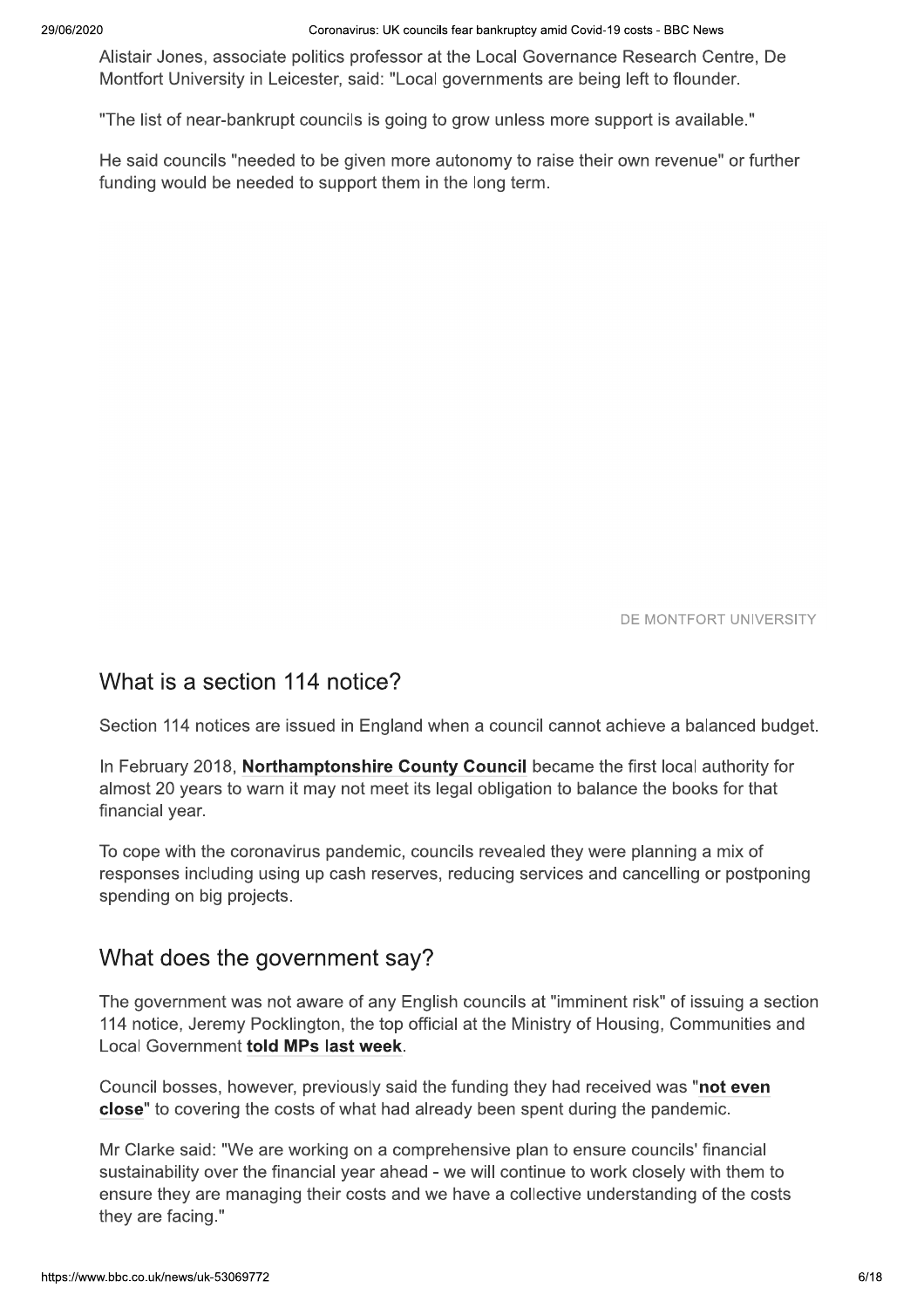A Scottish government spokesperson said: "To date, Scotland's councils have received £405 million in advanced payments this financial year, and by the end of July this will have risen to £455 million.

"This funding, which included weekly advanced payments to councils until parliamentary approval was secured, will help prevent local authorities experiencing cash flow. Councils received an additional £150 million in May, £255 million in June, and will receive £50 million in July."

They added the Scottish government was working with local authorities and "pressing the UK government for urgent additional funding and flexibility for our partners in local government."

Councillor James Jamieson, chairman of the Local Government Association, which represents councils' interests, said it was pleased the "government had indicated it was working on a comprehensive plan to address the ongoing financial challenges," but "urged the government to bring forward details... as soon as possible".

### More about this story

The Shared Data Unit makes data journalism available to news organisations across the media industry, as part of a partnership between the BBC and the News Media Association. This data was gathered with help from the Local Democracy Reporting Service.

For more information on methodology, click here. For the full dataset, click here. Read more about the Local News Partnerships here.

Reporting team: Alex Homer, Anna Khoo, Paul Lynch, Peter Sherlock, Daniel Wainwright and **Rob England**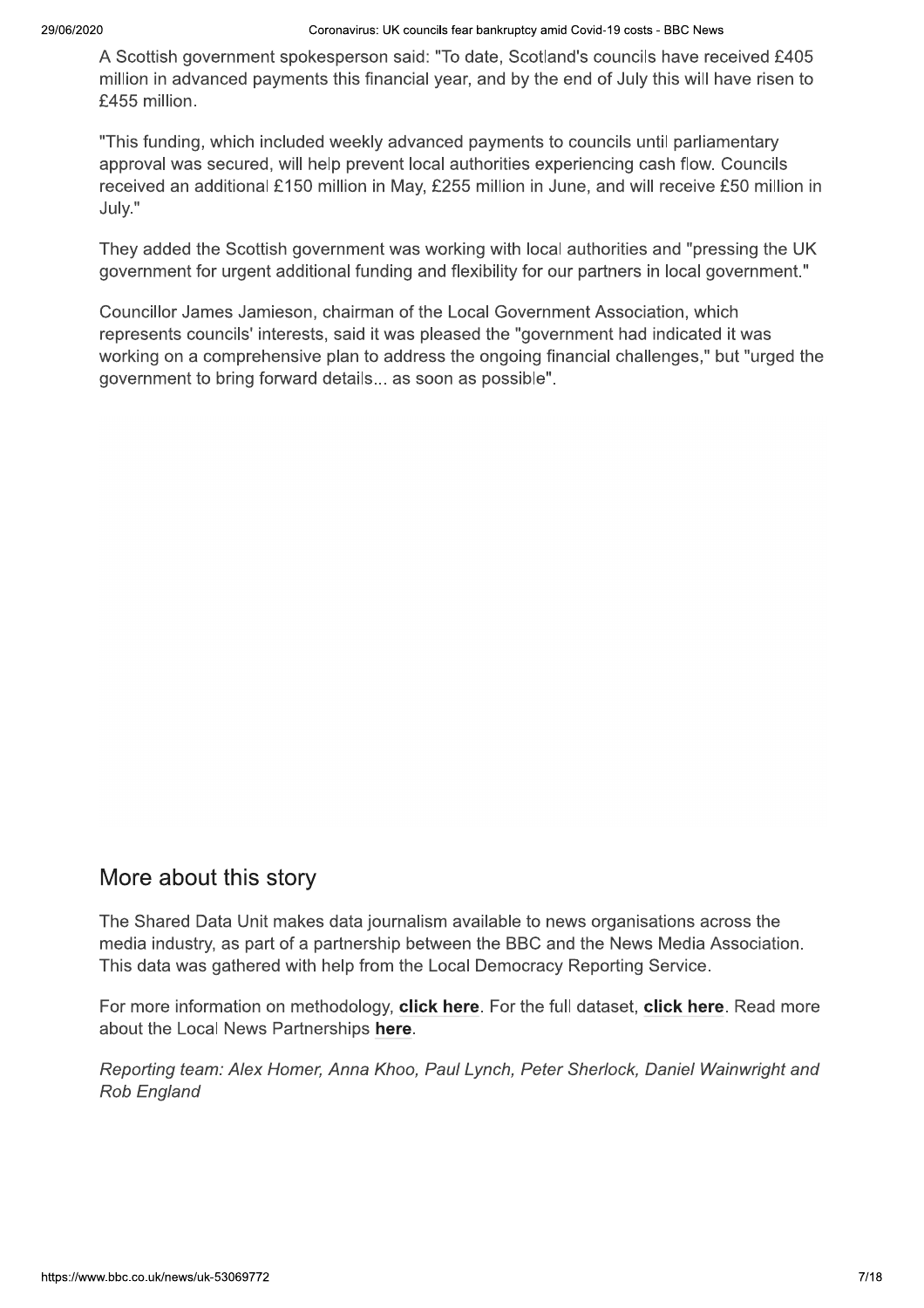- TALKING HEADS: Imelda Staunton, Sarah Lancashire and Jodie Comer take on the much-loved monologues
- PREVIEW THE LATEST MUST-SEE SHOW: I May Destroy You

View comments 1388

**Related Topics**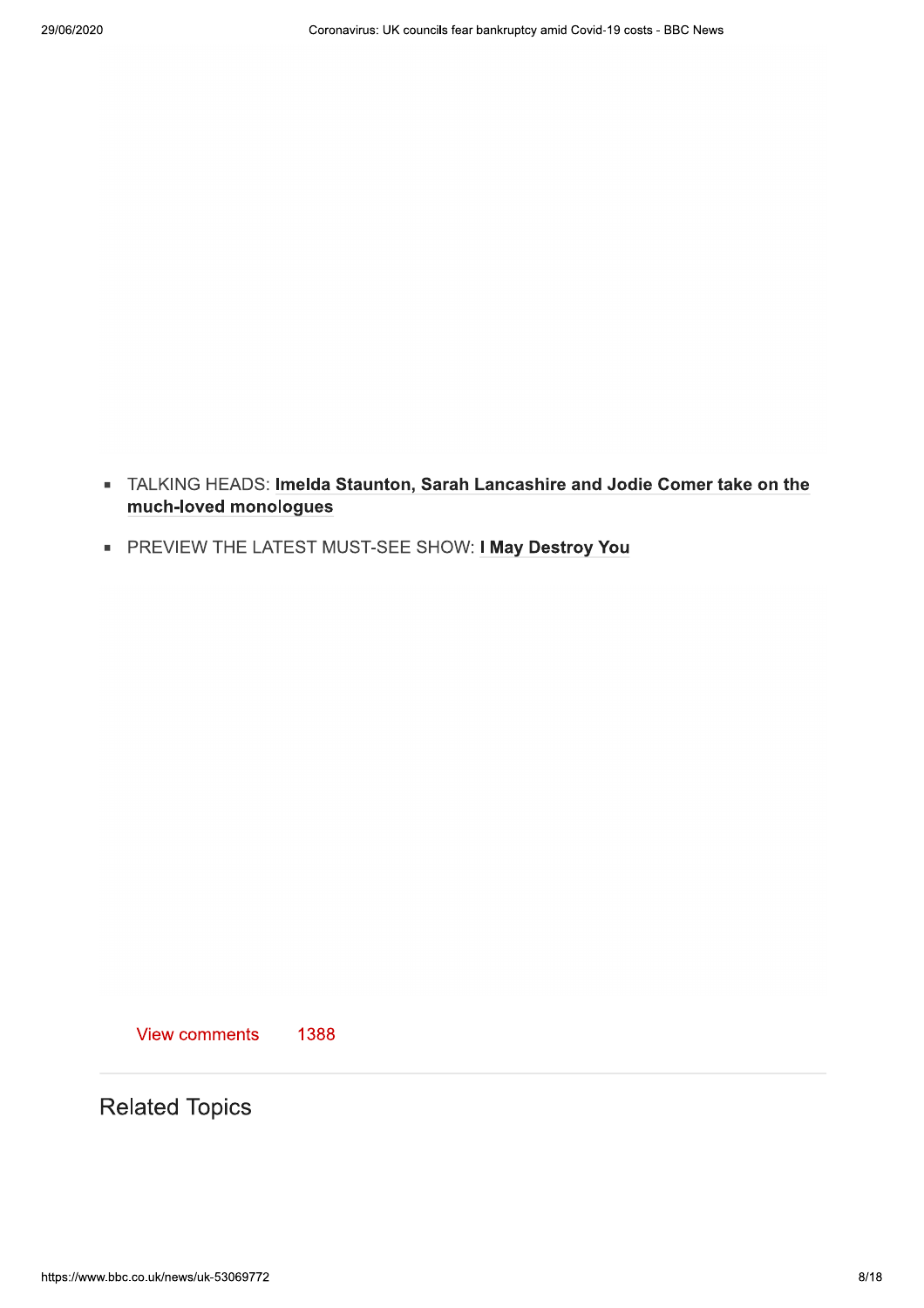

# **Share this story About sharing**

# More on this story

**Highland Council finances 'hit hardest' by Covid crisis** 25 June 2020

Coronavirus: £5bn needed to stop local cuts say county councils 17 May 2020

Council bosses 'short-changed' by government fund 1 May 2020

Coronavirus: Liverpool Mayor warns virus crisis could 'bankrupt' city 30 April 2020

Coronavirus: Luton Airport woes contribute to £49m council deficit 23 April 2020

Coronavirus: Town halls consider council tax payment help 7 April 2020

**UK**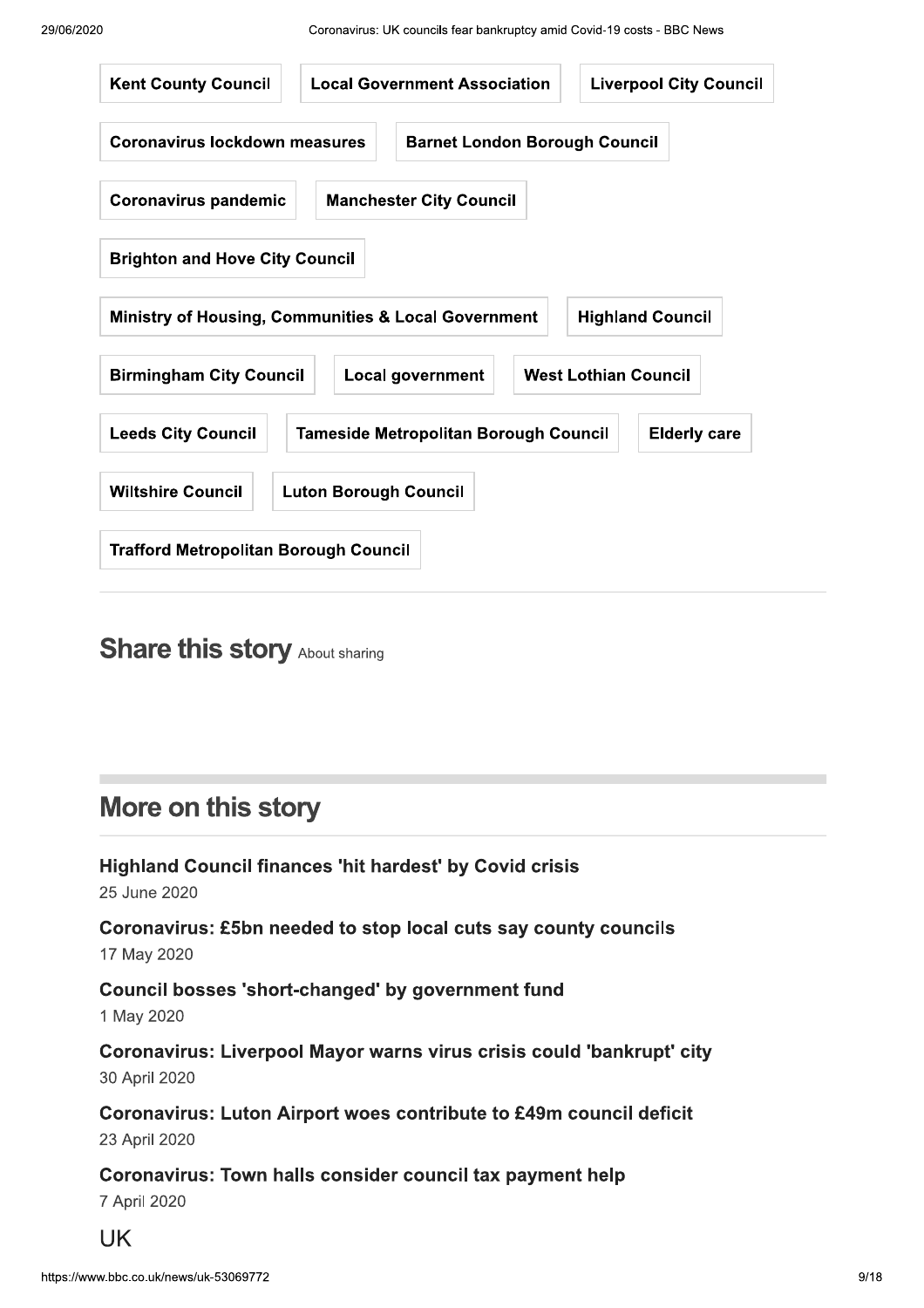#### City 'faces lockdown extension' amid Covid surge

29 June 2020 | Leicester

### Penalty fines for missing school next term

29 June 2020 | Family & Education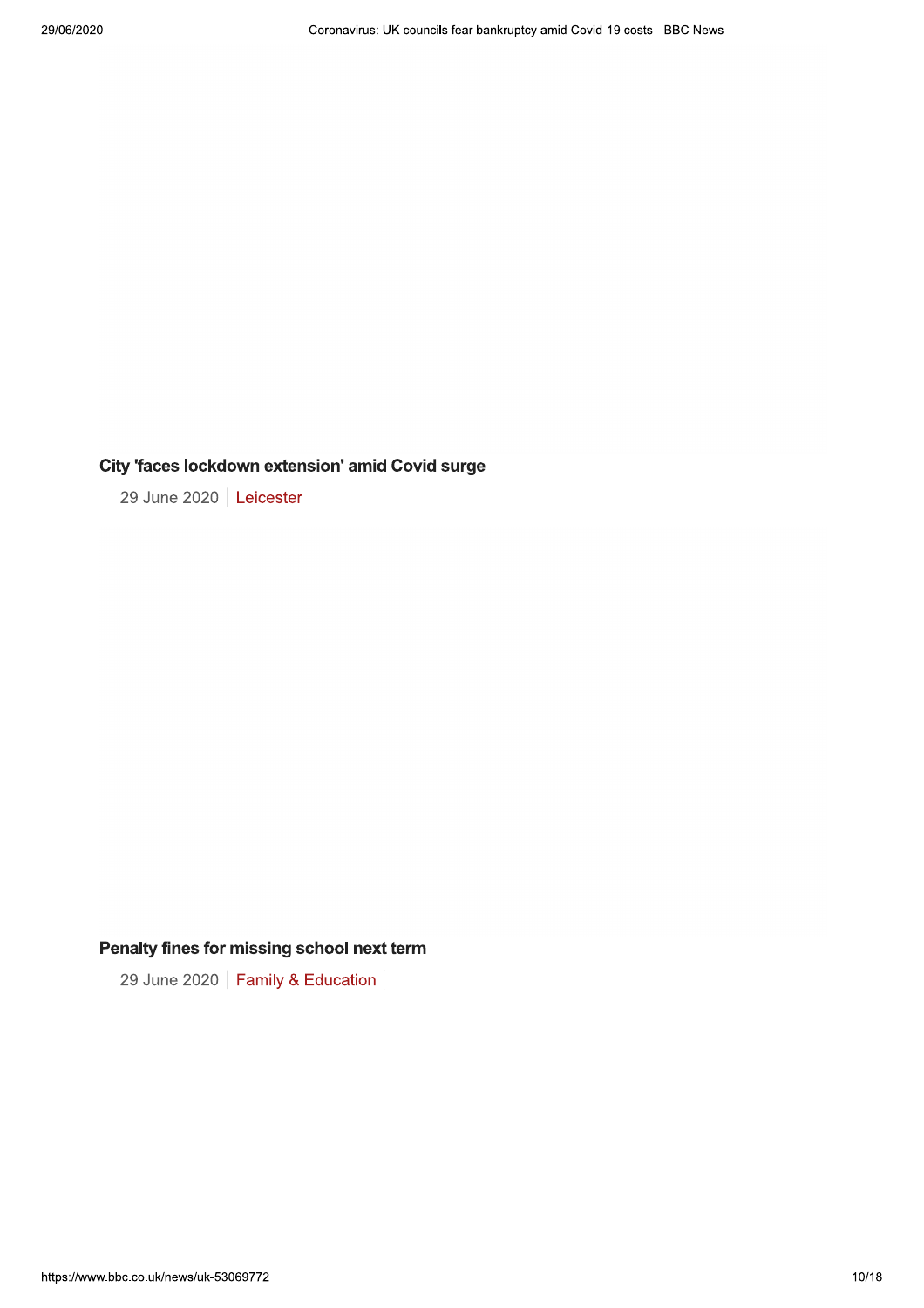#### No singing part of new wedding rules for England

29 June 2020 | UK

### **Top Stories**

#### Leicester 'faces lockdown extension' amid Covid surge

The city's mayor says current restrictions may remain in place for an extra fortnight. 17 minutes ago

#### Covid-19 death toll passes 500,000 worldwide 9 hours ago

#### Penalty fines for missing school next term

21 minutes ago

**Features**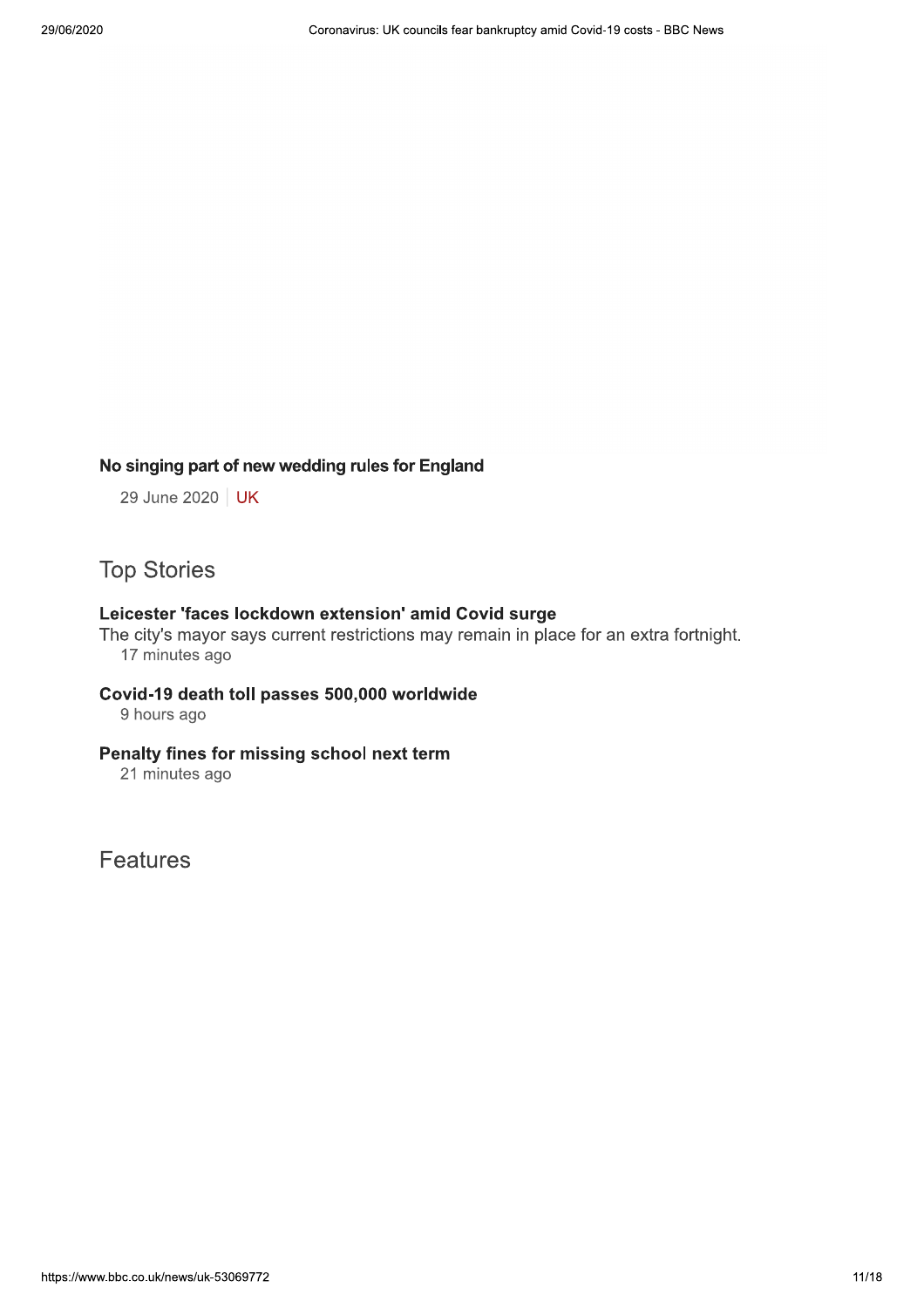

Where are coronavirus cases rising and falling?



The 'dying' Covid victim who made a miraculous recovery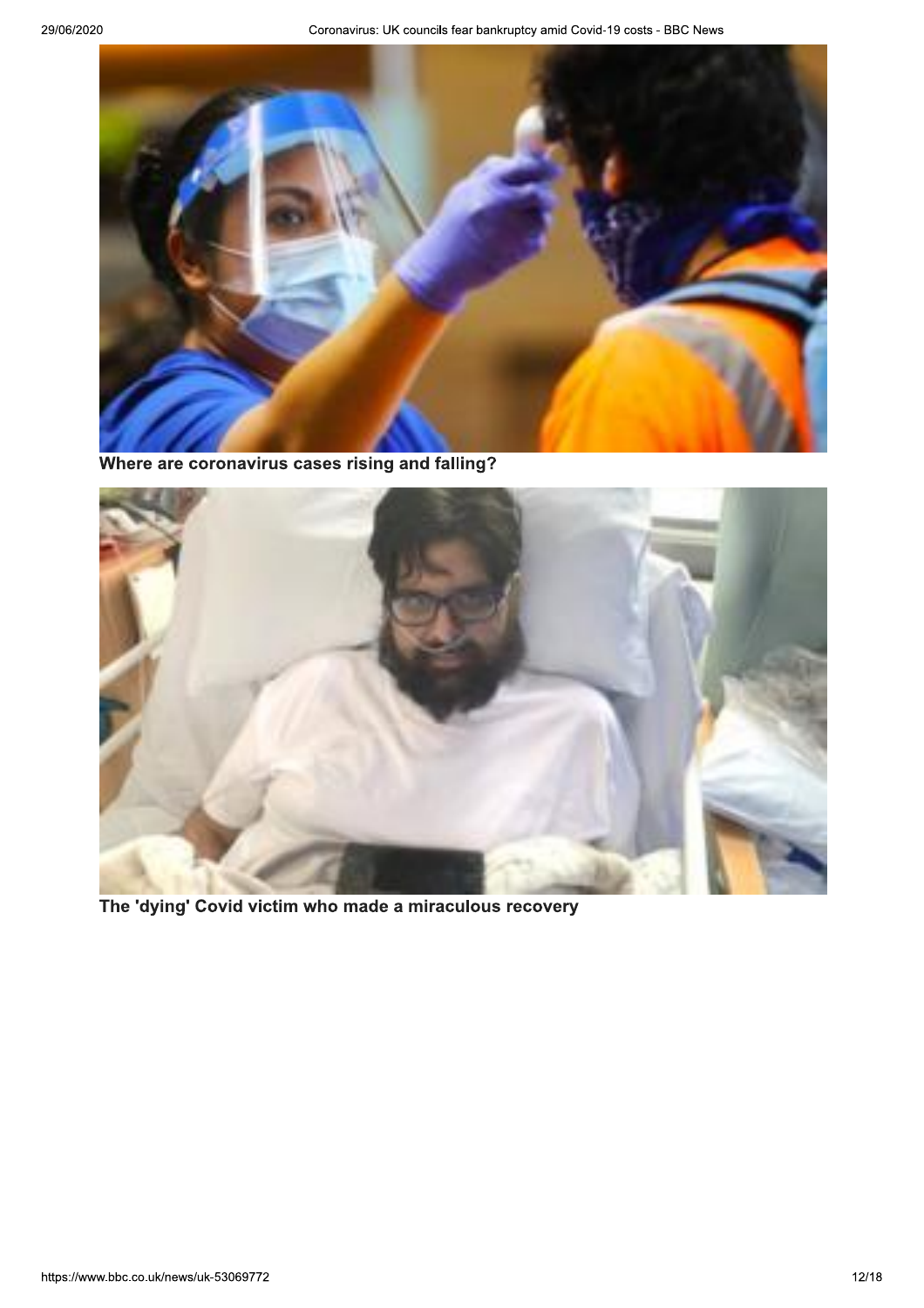

Sedwill's exit speeds up Whitehall reform



How hackers extorted \$1.14m from a US university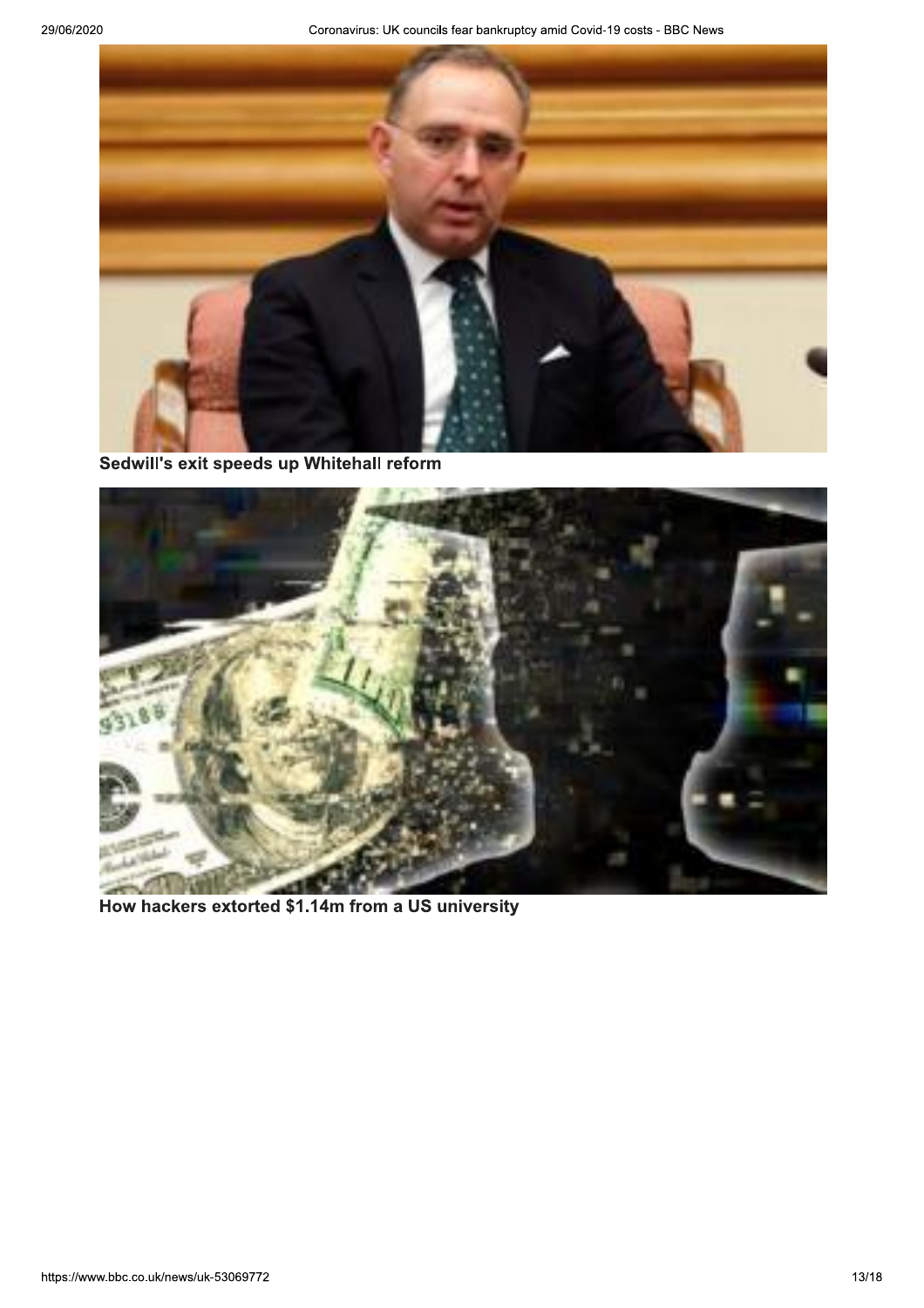

'A tough conversation about race - with my white friend'

Behind the scenes of Stormzy's Glastonbury set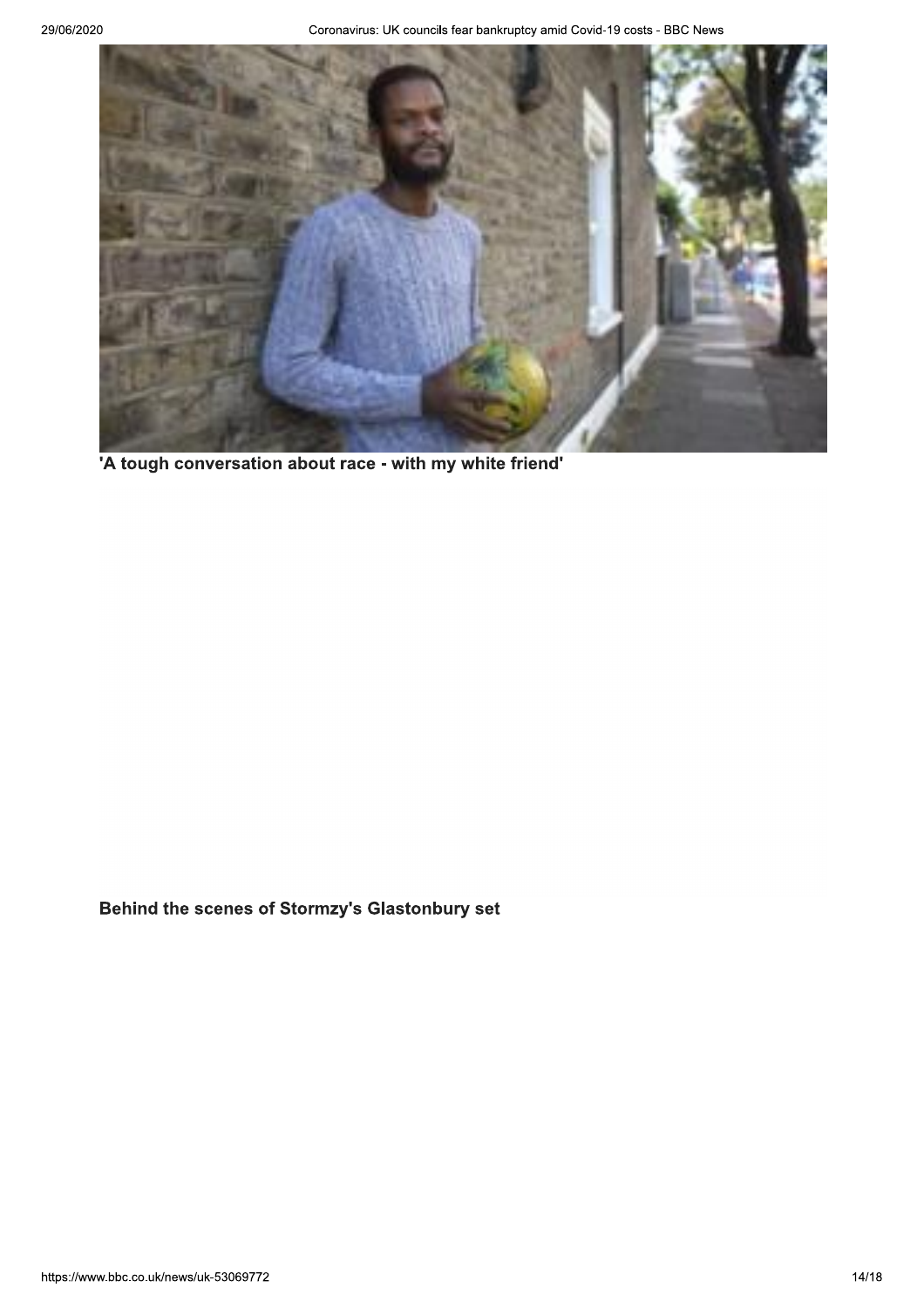'There's nothing to do here': What one community did next

**Whatever happened to Brexit?**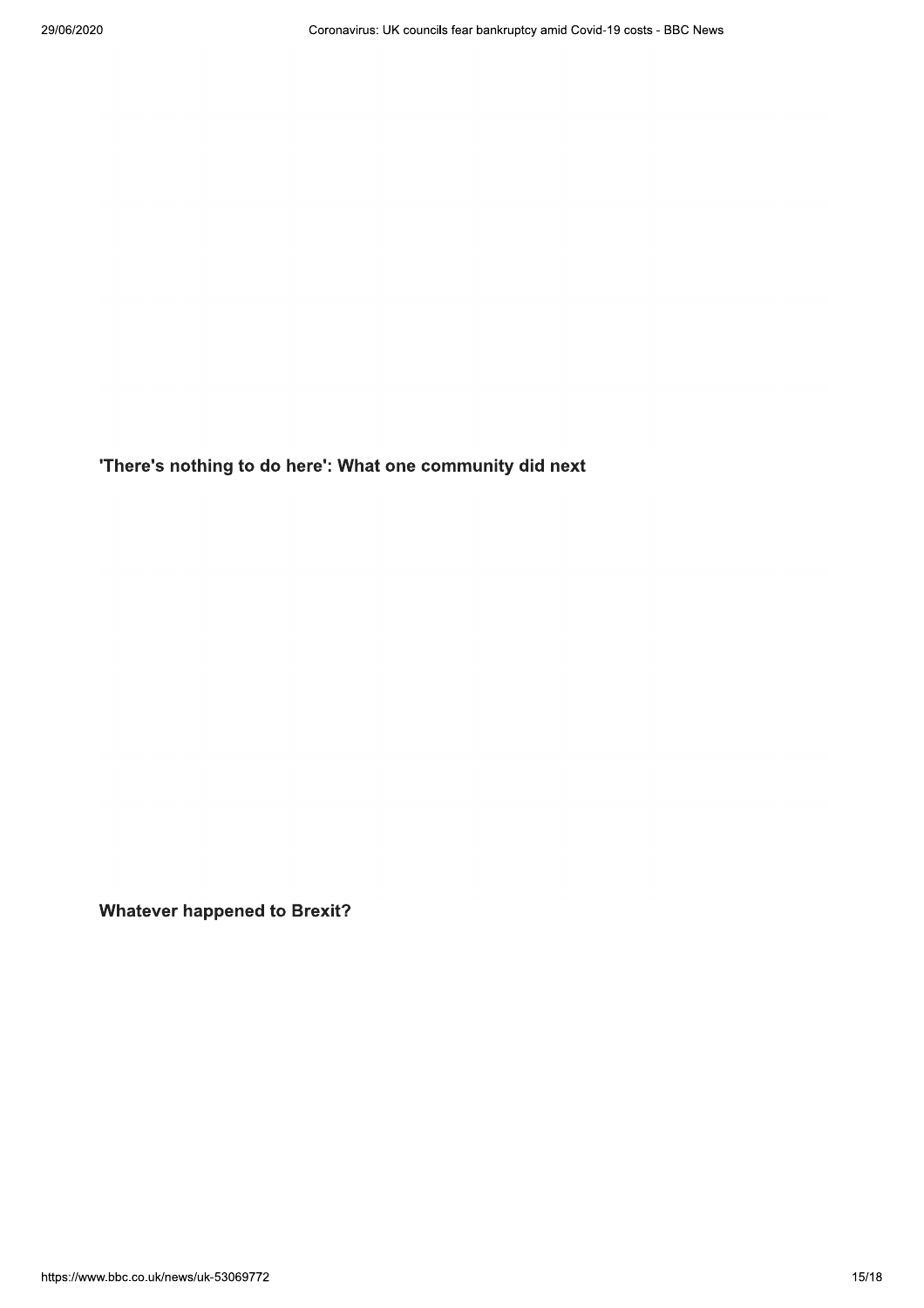Who needs Wimbledon? Strawberry sales soar

Elsewhere on the BBC

#### **Scandalous! The Tabloid that Changed America**

The story of the National Enquirer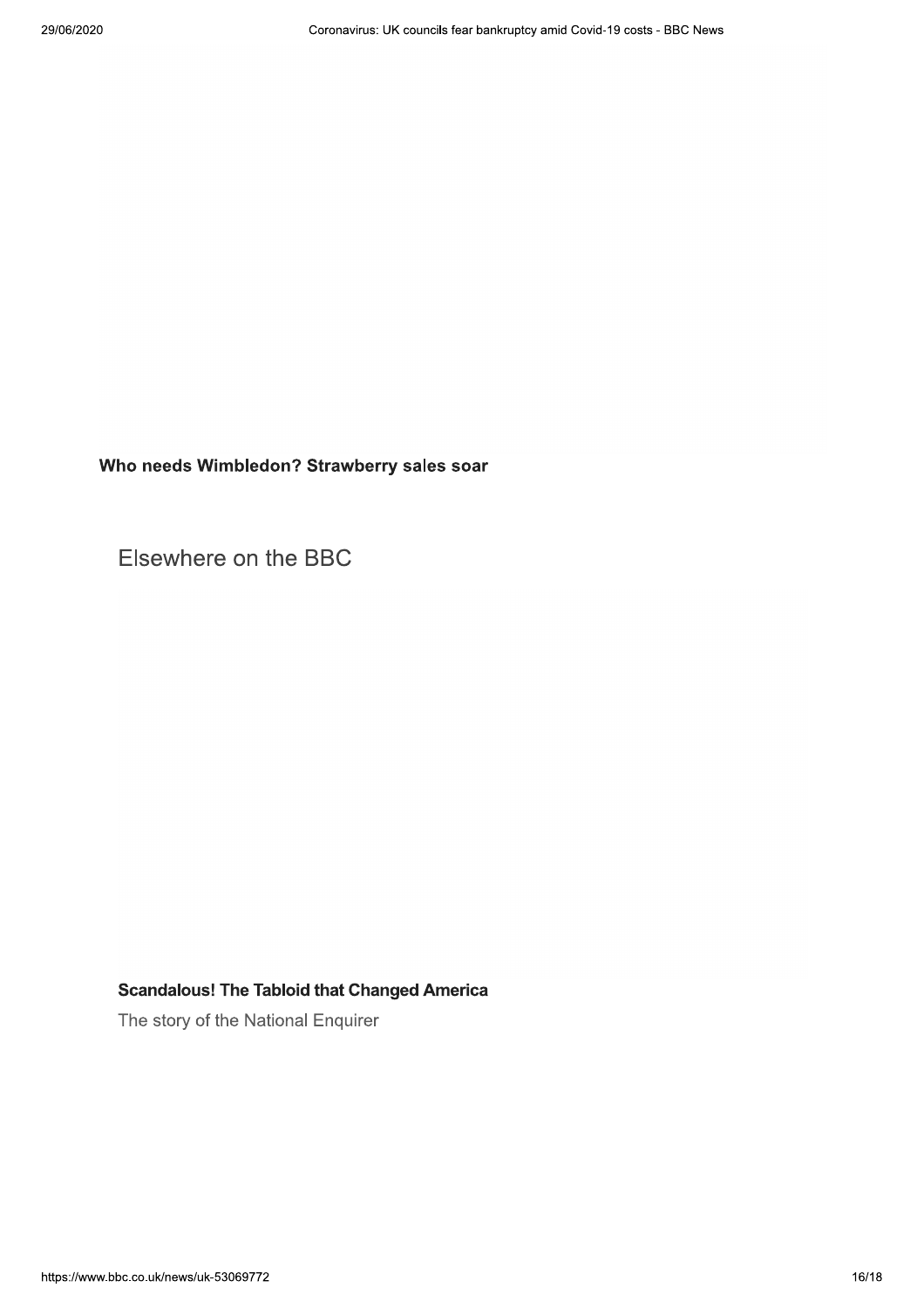### Daily news briefing direct to your inbox

Sign up for our newsletter

## **Most Read**

| Coronavirus: Swift and dangerous turn in Texas cases, says<br>governor       |                |  |
|------------------------------------------------------------------------------|----------------|--|
| Leicester lockdown: Restrictions could be extended for two<br>weeks          | $\mathbf{2}$   |  |
| Coronavirus: New guidance for weddings in England                            | 3 <sup>1</sup> |  |
| Penalty fines for missing school next term                                   | 4              |  |
| 'Fake jobs': French ex-PM François Fillon and wife jailed                    | 5              |  |
| Beyoncé's BET speech: 'Vote like our life depends on it'                     | 6              |  |
| How hackers extorted \$1.14m from University of California, San<br>Francisco | $\overline{7}$ |  |
| Nurse hugs two-year-old son after 11 weeks apart                             | 8              |  |
| Coronavirus in Wales: Two households can join up from<br>Monday              |                |  |
| Noah Donohoe: Teenager was a gifted young man 'loved by<br>everyone'         |                |  |